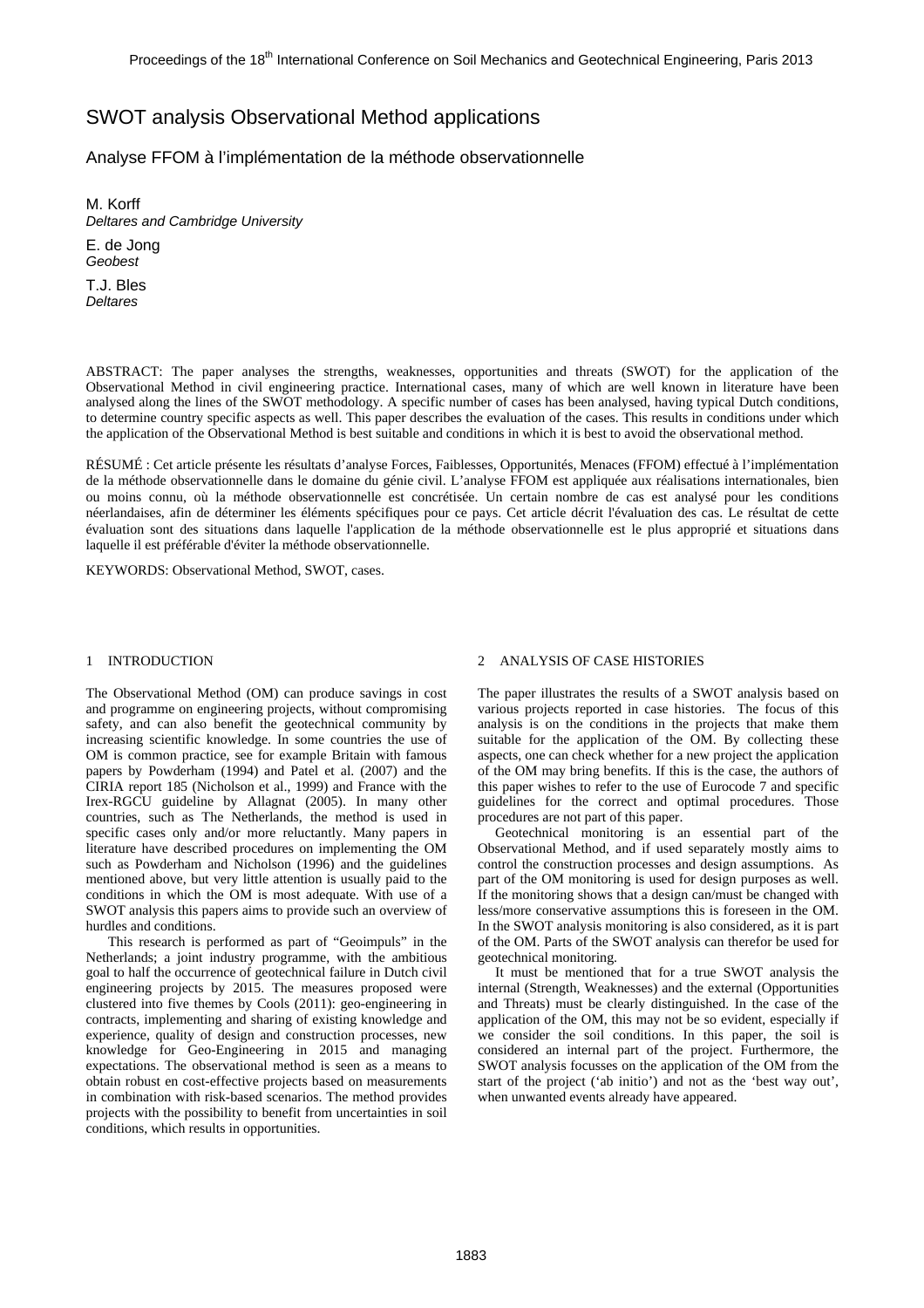## **Strengths (S)**

Some project characteristics can be seen as strengths for the application of the OM. If the following characteristics exist, OM could be considered as a serious option. .

1. Multiple stages or parts in a project. Patel et al. (2007) suggest that for a good application of the OM it is necessary to have some sort of a variation between parts or stages of the construction. This is essential to make it possible to learn from previous behaviour, which is the essence of the OM. Both projects that are multistage or that are executed according to an incremental construction process are suitable for application of the OM.

 *Multistage projects* for example include a staged excavation or staged application of loads. These provide good possibilities for the OM. Subsequent stages of loading can be based on results measured in previous stages. Examples include the excavation after collapse of the Heathrow terminal described by Hitchcock (2003) and the raising of the embankment of the Betuweroute Cargo Rail on very soft soils as described in the Geotechnet report by Huybrechts (2000). Using the multi-stage construction process, reliability can be controlled by interpreting monitoring of the previous stages and by taking subsequent actions if necessary. Also excavations that progress in depth, for which the struts can be pre-stressed according to the rate of deformation, or when additional struts or soil nails can be installed depending on the deformations, may possess good characteristics for the use of the OM.

 Another strength characteristic is present in projects with an *incremental construction process*. These projects are flexible in the speed with which they progress or consist of several steps. An example may be in NATM tunnelling work, or vibratory installation of (sheet) piles, where the rate of advancing can be controlled based on the monitoring results. Also projects with a long length (in similar soil conditions) for example line infrastructure projects such as roads and rail can provide a good basis for the OM, such as for example described for the Limehouse Link by Glass and Powderham (1994).

- 2. Short project duration in relation with beneficial short term behaviour of soil. In some cases short term soil behaviour may be a strength,, such as when the undrained strength of soils is larger than the drained strength and only short term loading conditions are applicable which have diminished before drainage takes place. Here also the NATM method could be mentioned.
- 3. Displacements as leading design characteristic. Projects where displacements govern the design are by nature often suitable for the use of the OM. Deformations can usually be monitored accurately and extensively and provide good indication of the mechanisms that have to be controlled. When deformations of adjacent buildings are important, projects can be suitable for the OM, but it must be mentioned that the possible measures and variations might be limited to a specific and tight range of acceptable expected impact, thus giving less space for its application. It can however be considered a strength in the sense of this SWOT if a project relates to existing structures or conditions that are difficult to assess, such as the stability of an existing embankment (Lee, 2012) or old existing structures with unknown response (Chapman and Green, 2004). The application of the OM in those cases might solve otherwise unknown response of the structure. In general projects where epistemic uncertainties, which originate from insufficient knowledge of a property, can be decreased by the use of monitoring might be suitable (Nossan, 2006).
- 4. Integrated responsibility for both design and construction. Cases where a strong connection exists between design and construction teams and in which good communication between parties is assured, have a strong case for the use of

the OM. The OM works well with an alliance contract in which risks (and opportunities) are shared between client and contractor, see section 3 of this paper.

- 5. Flexible and risk based culture. It can also be considered a strength if the culture of each organization involved is open to some flexibility but also very strict with regard to risk management and monitoring. If staff members are sufficiently experienced and had proper training, preferably related to the use of the OM, this is a main benefit. A management commitment to implementing the OM approach at all levels is also an organizational strength.
- 6. High ground heterogeneity and or uncertainty in failure mechanism. In cases with high uncertainty a 'standard' (non OM) design approach forces the designer to make conservative design assumptions, leading to costs that possibly are not necessary and can be avoided. This leads to a potentially high cost differences between a 'standard' design and an OM design. It is the advantage of using the OM to justify a set of more favourable assumptions leading to a more cost effective design. This for instance can be the case when a decision needs to be made between a shallow foundation and a piled foundation, as has been experienced by GeoImpuls participants for a LNG terminal with high demands for dissimilar settlements, or in geological heterogeneous areas (for instance close to rivers).

Two combinations of variability are especially suitable for the OM. First, the soil strength or stiffness is not well known or has a large spread, but the load that will be presented is relatively well known (for example in NATM tunnels or deep excavations as described by Kamp (2003) or the railway example by Lee (2012). Secondly, if the opposite is the case and the load is relatively unknown but the soil strength is well known, for example in the case of deep foundations and embankments described by Peck (1969) and many others, the method could also work well. If both are known, or both are unknown, the OM is not suitable and this should be considered a threat.

## **Weaknesses**

Opposite to the benefits are of course also weaknesses for the application of the OM. If any of the following characteristics exist, application of the OM may result in additional challenges or may not be suitable.

- 1. Too little time between measurements and measures. A major weakness exists if mechanisms involved in the project reveal themself quicker than measures can be implemented. In the case of brittle failure monitoring may not provide previous warning. Brittle failure is a no go for the OM, while late appearance may make application of the OM inefficient since savings of necessary reinforcements can not be decided early enough, such as described by (Korevaar, 2012). Examples are non-ductile failures of structural members such as struts/waling connections in multi-propped basements as described by Patel (2007) or the vertical equilibrium of deep excavations.
- 2. Measurements that cause failure. In some mechanisms, for example related to the pull out capacity of (micro)piles or anchors, monitoring would require failure of the system, which is not acceptable.
- 3. Failure mechanism/parameter can not be measured. It can also be problematic if the monitoring system is not able to capture the correct mechanism or relevant parameters. This is often the case as stiffness and strength of soils are only weakly correlated, meaning that deformation measurements do not always indicate a possible failure of the strength of a material.
- 4. Change of failure mechanism during construction. Other weaknesses could be that during the construction process, the failure mechanisms change, for example if shallow failures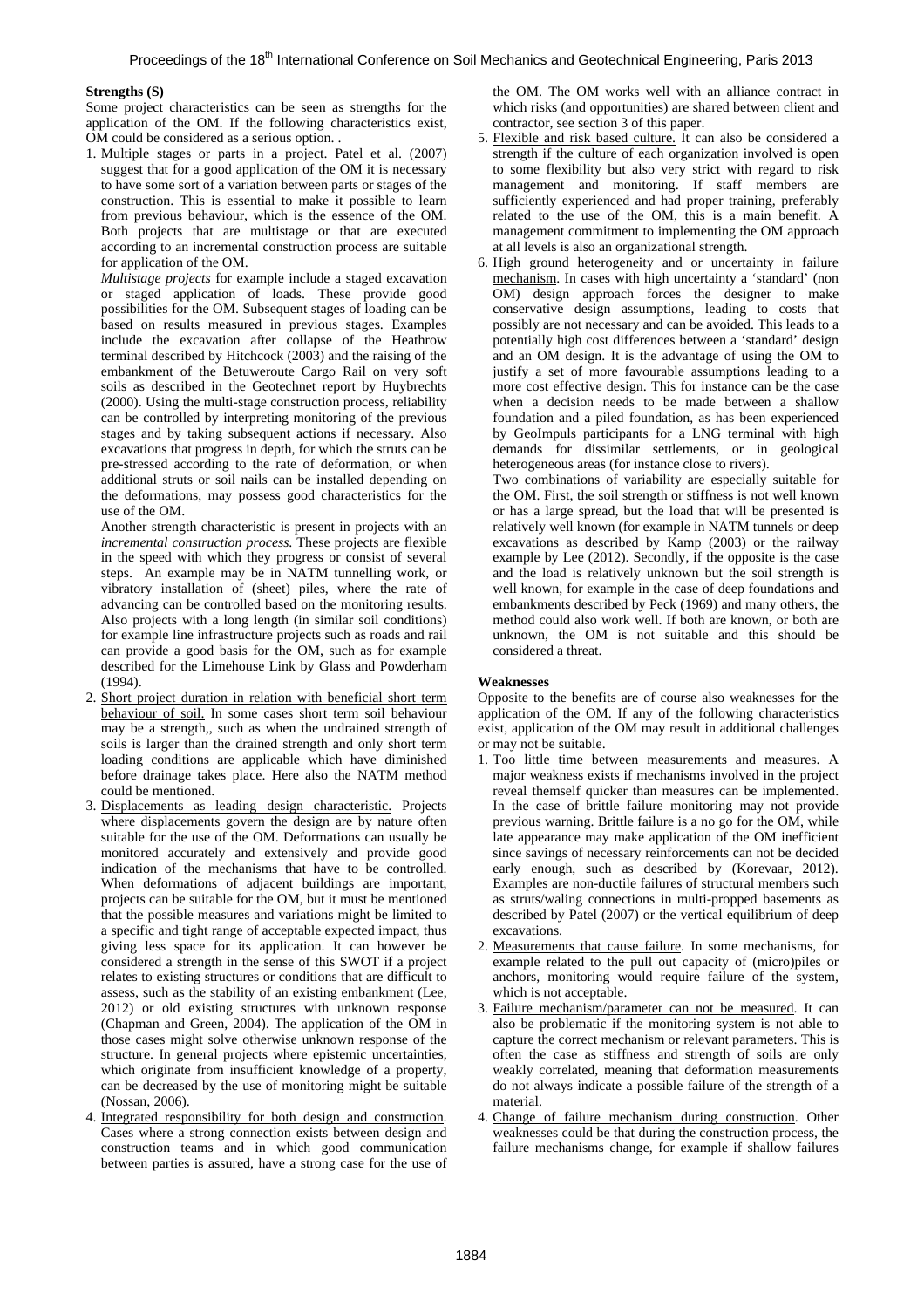become deep failures, primary consolidation becomes creep etc.

5. Costs for changes during construction are higher than profits minus costs for monitoring. The use of OM inevitably requires usually costly continuous measurements that have to be taken, interpreted and analysed during construction. During the design more scenarios need to be calculated together with analysis of other cases/experiences in order to know what to expect. These costs needs to be balanced with expected benefits. Also sometimes measures that might be needed as an outcome of OM are inefficient during construction. This for instance is described by (Schmitt and Schlosser, 2007) for the case of an excavation in Monaco where huge stays bearing on the bottom of the excavation would have caused major consequences for the completion time of the project.

Although it might seem that OM through this weakness is more beneficial in larger projects than in smaller, this not necessarily is the case. For example small embankments lend themselves often for the use of OM.

6. Communication between site and design office. Application of OM requires direct communication between site and design office, being responsible for direct analyses of the measurements. If these different cultures do not find each other easily in a project, this may cause delays in go – no go moments or even proceeding of the work on site without commitment of the design office. However, if communication is planned carefully it can even be considered a strength of OM that is brings design and construction close to each other. Projects where the culture is based on individual profit and loss opposed to mutual benefits, with extremely low bid or difficult market conditions are not suitable for the application of the OM.



Figure 1. Example project with application of OM in Amsterdam, Rokin Station

## **Opportunities**

Opportunities for the use of the OM are present at projects with the following characteristics:

1. Presence of risks with low, but unacceptable a priori probability of exceedance and significant consequences. For the use of OM it is necessary that the full range of possible behaviour is assessed and that it is shown that there is an acceptable probability that the actual behaviour will be within the acceptable limits (Eurocode 7). OM is suitable if the probability is higher than acceptable for a standard design, but is small enough to still have a large chance of successfully completing the project without necessary measures. This also requires the consequences to be large enough to justify the additional costs. Examples can be the impact of vibratory installation of sheet pile nearby a pipeline or possible damage by vibrations to old monumental buildings during driving of piles. The vibrations will most likely be present, but the probability of exceedance might be low enough to use the OM, in order to avoid a priori costly measures in design.

- 2. Stakeholders. OM lends itself perfectly for good communication with stakeholders involved in the project. For instance a critical attitude of a project's neighbours can be addressed with a proper explanation of the project risks and the way the project is organized to react pro actively if risks seem to occur. It is shown at the North South Line in Amsterdam during the application of OM in the final excavation of Rokin Station that the stakeholders were reassured by the extensive risk based OM approach. Also the application of OM at the A2 Maastricht proved to be a very good way for communication with the stakeholder (Grote and van Dalen, 2012) The uncertainties related to the strength of the limestone and the subsequent response of the excavation wall, see Figure 2, made application of the OM suitable for a good communication strategy. However, it should also be mentioned here that miscommunication of the use of OM is a threat for the project, since it can easily be interpreted wrongly by stakeholders as a way of window-dressing a risky project.
- 3. Best way out. Although the authors of this paper think OM should be used 'ab initio', OM has proven many times to be a very good opportunity in case unwanted events are (nearly) happening, for instance observed from geotechnical monitoring. Because the original design already is 'in place' and can not easily be changed, an OM approach can still save the project.

## **Threats**

Threats for the use of the OM are present at projects with the following characteristics:

- 1. Quickly changing loads. One of the major and most well known threats is the possibility of quickly changing loads (causing brittle failure) such as deterioration of soils caused by intrusion of groundwater. Also external loads such as rainfall induced ground water surges or burst water mains as well as the risk for liquefaction all are potential threats for the use of the OM.
- 2. Unwillingness of authorities. Another type of potential threat may be the willingness for authorities to allow the method, even though according to Eurocode 7, the method is now regulated. Use of OM almost inevitable requires efforts on communication with the authorities in order to explain what OM is, why it is used, and how is ensured that a safe and sound construction will take place. This especially is the case in countries with little experience with OM, such as the Netherlands.
- 3. Time restrictions. Making an OM design requires more effort in the design phase. If the design capacity is not adapted this may lead to a longer design period. Projects with high planning demands can therefor be impractical for the use of OM, especially if it is expected that OM will not lead to time savings during construction.
- 4. Calculation methods and tools do not always allow for proper use of OM, in this case related to the necessary inverse modelling. A large amount of data becomes available during construction and needs to be processed. For instance for settlement prediction software, modules exist in which fitting between model parameters and measurements can take place in order to make better forecasts for stages to come. However, for other mechanisms such as deformations of retaining walls or designs using finite element models this is not easily done. Many calculations may need to be performed in advance in order to use OM properly during the construction. This might lead to inefficient use of OM, causing high design costs or even (if mechanisms happen outside the design expectations) the fact that OM can not be used quickly enough during construction.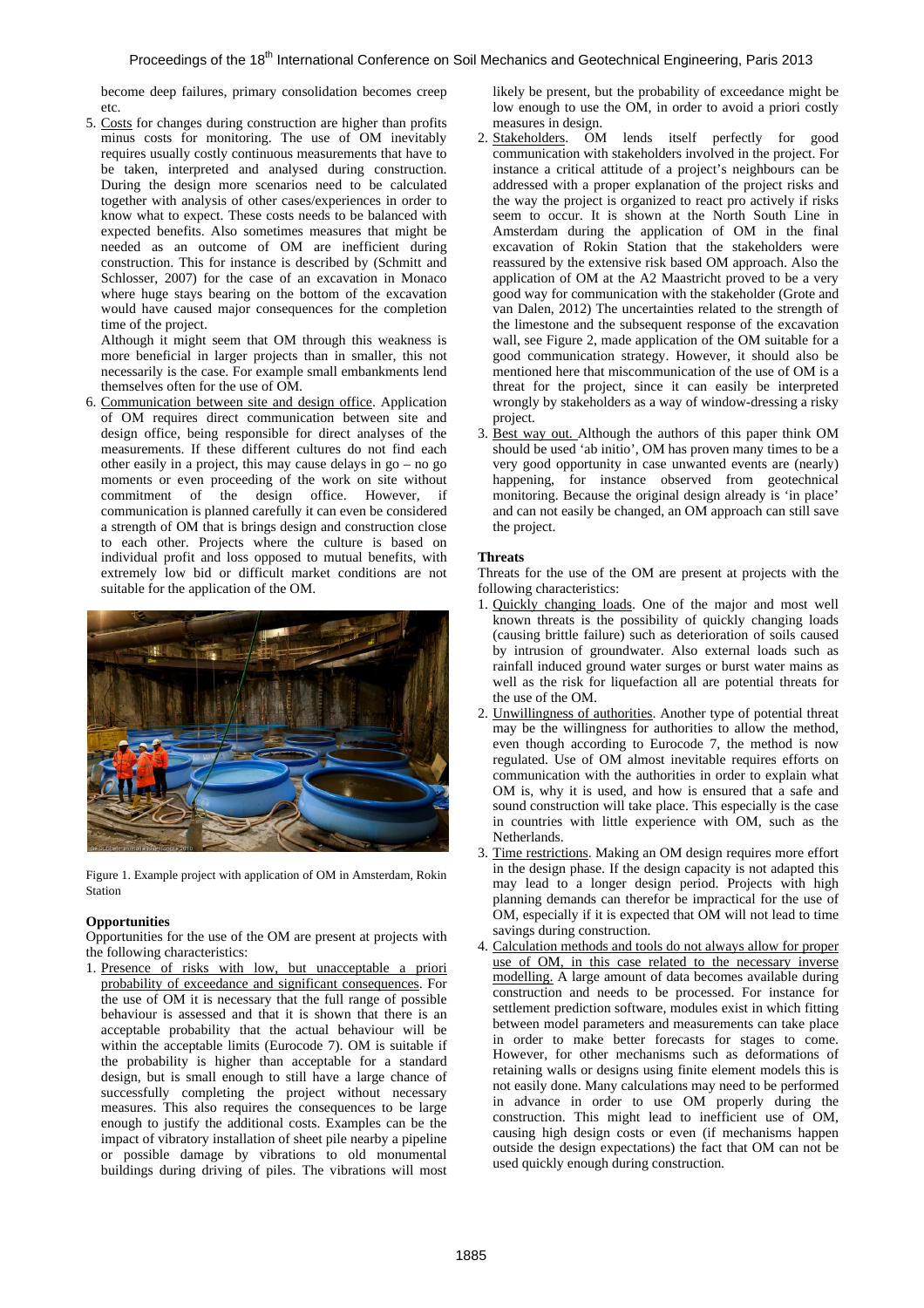It can be concluded from all of the above SWOT conditions that the observational method is best suited for projects that are governed by the serviceability limit states. It is applicable, but less suited, for designs governed by the ultimate limit states with ductile behaviour, and it is unsuitable for the ultimate limit states if brittle behaviour takes place.

## 3 CONTRACTUAL ASPECTS

When discussing the possibilities of the Observational Method in geotechnical engineering, it becomes obvious that contract requirements should facilitate or, to say the least, should not obstruct its use. In The Netherlands projects are awarded based on the so called UAV (Uniform Administrative Conditions) or the UAV-gc (Uniform Administrative Conditions for integrated contracts). In contracts where the UAV-applies, the client is responsible for the design and the contractor is responsible for the execution of the works (Traditional contract). Since it is virtually impossible to make a design with the Observational Method without expert knowledge of construction methods, there are limitations to the use of the OM in this kind of contracts. Once the contract is awarded, for instance when a contractor is selected based on general conditions and unit prices, it is possible to change the design using the expertise of the contractor.

If the UAV-gc applies the contractor is responsible for both the design and the executions of the works (Design and Construct contract). All though the possibilities for the use of the OM as a design method are significantly greater than compared to the UAV type of contract, there are still a number of challenges to overcome. One of the main challenges is that in order to get the contract awarded, the contractor first has to be selected. Since the only award criterion that is deemed truly objectively is price, a problem arises in selecting the best offer for the works. The cost price resulting from a design based on OM will vary around the cost price of the most probable way of execution of the works. By nature of the method, it is impossible to submit such a price in a bid. In the Netherlands it was concluded that in order to use the OM as a design method from the start, it is strongly advised and beneficial to execute the project in an alliance between client and contractor.

In this kind of contract client and contractor share a common objective, for example the execution of the project in a safe and cost-effective manner with a minimised risk for the surroundings. All the unknowns in a project that is designed using the OM can be a shared responsibility. Both client and contractor will be fully involved in all decision making and will have an equal part in any additional costs or benefits. Part of the Betuwelijn Cargo Rail Line (Huybrechts, 2000) has been successfully constructed in this way. The challenge of selecting the most qualified contractor remains. One of the suggestions to overcome this challenge is to have a "beauty contest" and a known budget price for the total works. In this way the client is able to select a contractor based on value (best value procurement). Contractors are asked to present themselves not only with reference to the projects they carried out in the past (track record), but also with respect to the proposed method of cooperation with the client. The staff that the contractor wants to deploy for the project will be judged not only on their technical know-how, but also on their "soft skills", since cooperation is the key-word in an alliance type of contract.

Over the last years several projects in the Netherlands have been awarded in this manner. For the OM to be used within such contracts, all other requirements for the successful use of the OM should also be fulfilled. However, an alliance type of contract comes close to the ideal contract framework that was described as being "utopia" in CIRIA Report 185 (Nicholson et al., 1999).

## 4 PROJECT ASPECTS

Some project examples are given in this section with their relative appropriateness to the use of the OM. It must be mentioned that each project should be considered in their specific settings, both physically and organizationally. In the examples, only the most common aspects have been considered.

For deep excavations the use of the OM is usually limited to the focus on the settlements in the surrounding structures or soil. In some cases, struts can be optimized but it may not always be possible to decide in time whether a strut layer actually can be omitted. If long cut and cover lengths are present, the subsequent sections may learn from earlier sections. Chapman describes several cases where the use of the OM was successful; whereas Karlsrud and Andresen (2008) state that the OM is not particularly suitable for deep excavations. It can be dangerous if sudden increases in water pressures may happen, accidents such as strut failure or unforeseen loads next to excavation happen. It is rather difficult to apply the OM to assure the vertical equilibrium of deep excavations, although this was actually done in Rokin station for the Amsterdam North South Line, as best way out, see Figure 1. Usually this aspect is considered as a potentially brittle behaviour, but in this specific case the behaviour was expected to be more ductile since the water carrying sand layer causing the possible uplift was very thin.

For deep foundations the method is usually difficult to apply because strength at failure often governs the design. There are however good examples that for the re-use of existing piles (Huybrechts, 2000) the OM shows some good possibilities. For TBM tunnelling the OM is often used to control the settlements, and for example not to design the tunnel lining, where standardization is always more efficient than optimization over shorter lengths. For NATM tunnelling the method is often mentioned and it should be possible if a safe base design is present. (Muir Wood, 1990) and (Kovari and Lunardi 2000) state however that the OM for NATM is actually not working in a correct way.

Embankments are usually well suited for the application of the OM. Examples are mainly related to settlement control and staged construction, but also include the control of stability (Lee, 2012). In a similar way especially suited for the OM seem projects where a surcharge is placed, a tank is filled or similar loading of soil with storage takes place. The flexible use of (pre)loading has proved very efficient in many cases.

 Other types of projects suitable for the application of the OM are pipelines when deformation limits are very strict, because the allowable values are difficult to assess in design. Environmental projects (contaminated sites) have been presented by Morgenstern (1994) and drainage works by (Roberts and Preene, 1994).

Very simple structures ('in the backyard') are usually not suitable for the OM, because the costs of the additional monitoring are often larger than the benefits for the project.

In all types of projects where buildings are present at short distance, the method may be beneficial because they can be strictly monitored. On the other hand, much more flexibility in the system is present if no such buildings/structures are present. Usually in dealing with stringent deformation limits it is necessary to have a more robust design, which reduces the effectiveness of the use of OM.

#### 5 CONCLUSIONS

Conclusions in this paper are given in the form of Go/No Go items for clients and project initiators, as well as designers in a very early stage of the project, to determine whether or not the OM could be a wise approach in their specific project, given the specific circumstances. These Go/No Go items are listed by